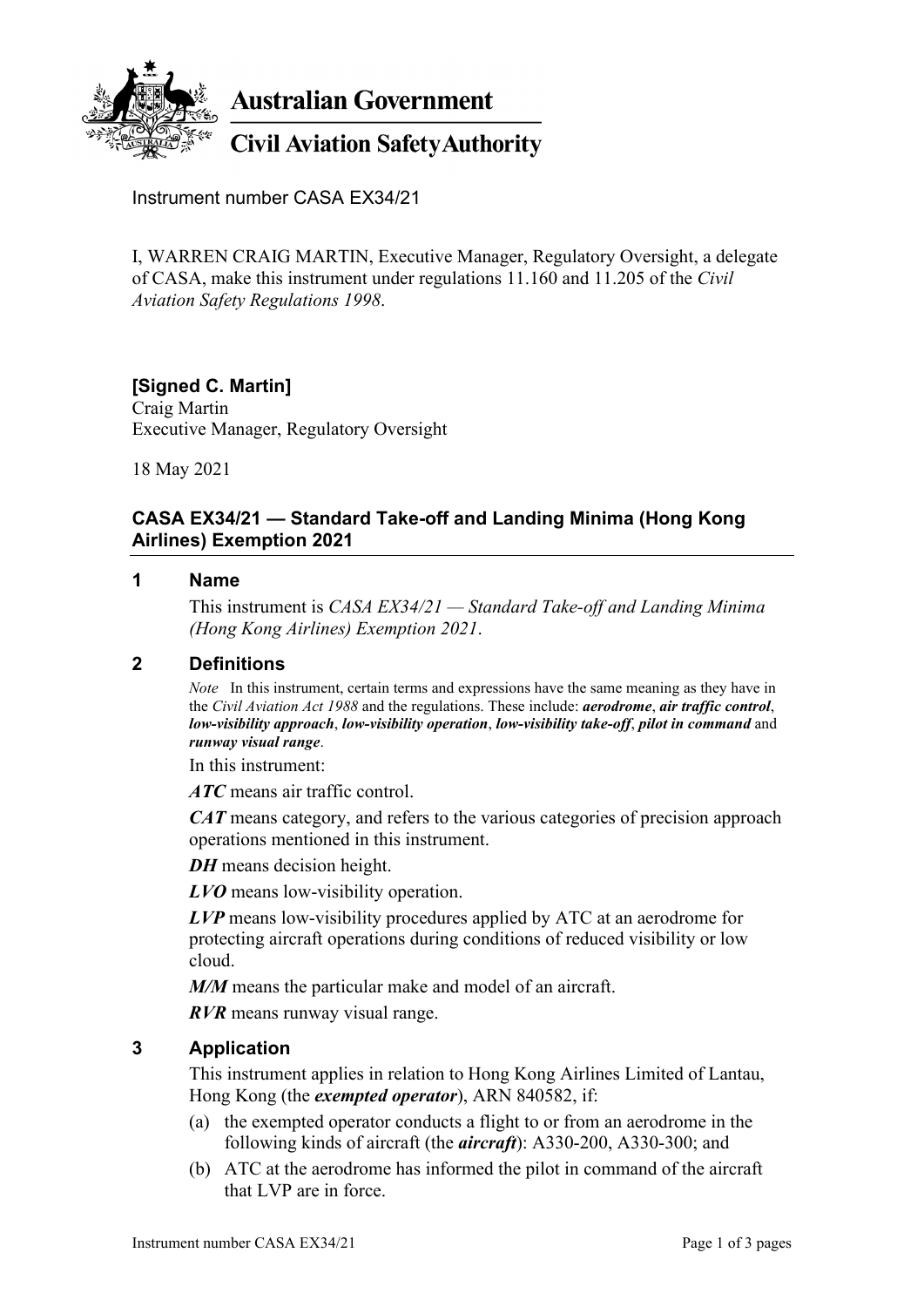## **4 Exemptions**

- (1) The exempted operator is exempt from compliance with subregulations 257 (3) and (4) of CAR in relation to the flight.
- (2) The pilot in command of the aircraft is exempt from compliance with subregulations 257 (3) and (4) of CAR in relation to the flight.

## **5 Conditions**

- (1) It is a condition of the exemption in subsection 4 (1) that the exempted operator ensures compliance with the requirements mentioned in subsection (3).
- (2) It is a condition of the exemption in subsection 4 (2) that the pilot in command of the aircraft ensures compliance with the requirements mentioned in subsection (3).
- (3) The requirements are:
	- (a) the aircraft must comply with the meteorological minima for LVO and associated requirements set out in Schedule 1; and
	- (b) the requirements for LVO mentioned in Schedule 2.

#### **6 Repeal**

This instrument is repealed at the end of 30 April 2024.

## **Schedule 1 Operating minima for LVO**

#### **Low-visibility take-off minimum**

1 An aircraft of a kind mentioned in column 1 of Table 1 must not conduct a low-visibility take-off from the aerodrome if the reported RVR for the take-off is less than the meteorological minimum mentioned in column 2 of the Table.

#### **Table 1: Low-visibility take-off minimum**

| <b>Aircraft M/M</b>        | Meteorological minimum |  |
|----------------------------|------------------------|--|
| $\vert$ (column 1)         | (column 2)             |  |
| $\vert$ A330-200, A330-300 | $150 \text{ m}$        |  |

#### **Low-visibility approach minima**

- 2 An aircraft of a kind mentioned in column 1 of Table 2, when conducting a low-visibility approach operation mentioned in column 2 of the Table for the purpose of landing the aircraft:
	- (a) has the RVR meteorological minimum mentioned in column 3 of the Table for the low-visibility approach operation; and
	- (b) must apply the DH mentioned in column 4 of the Table for the low-visibility approach operation.